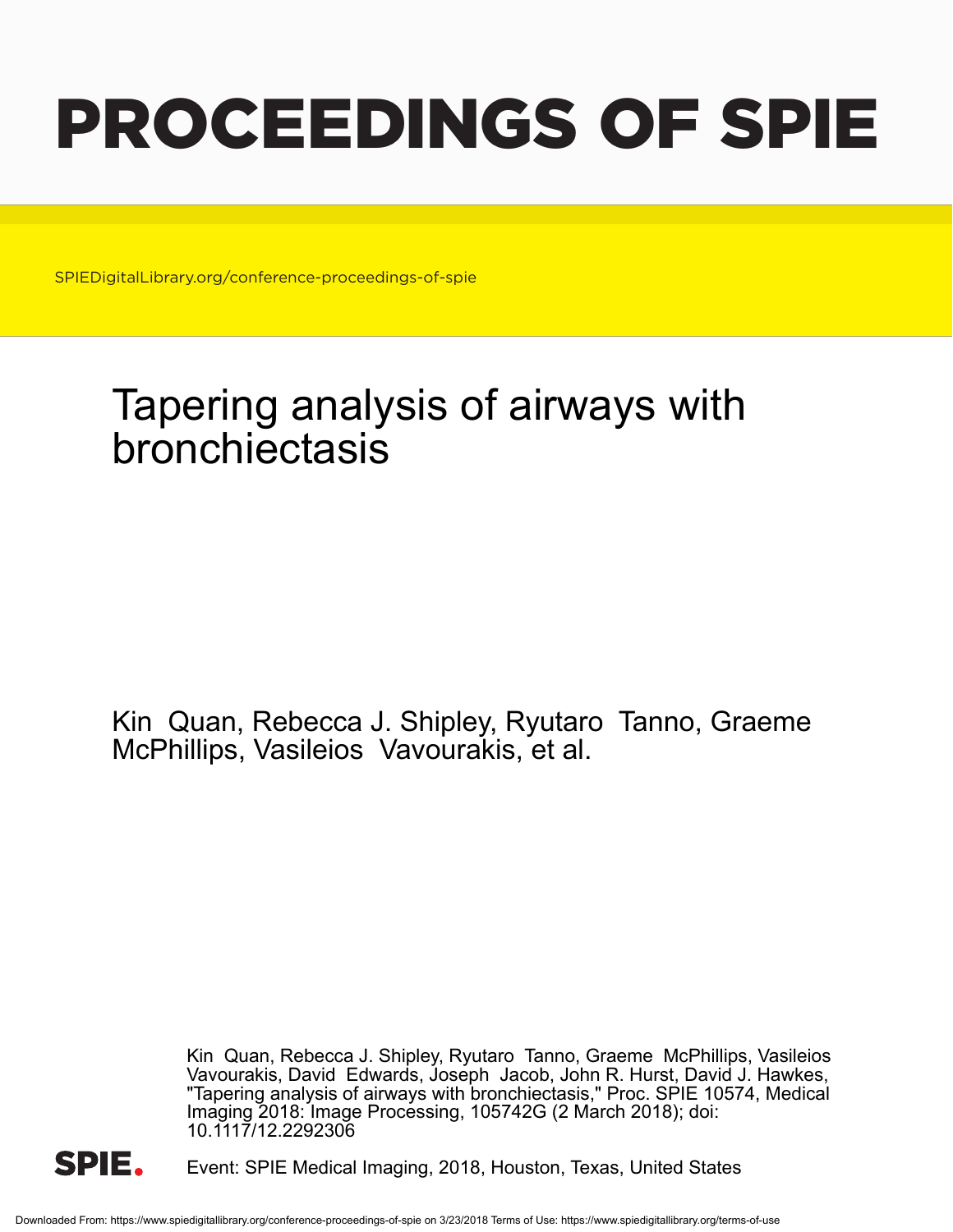## Tapering Analysis of Airways with Bronchiectasis

Kin Quan<sup>a</sup>, Rebecca J. Shipley<sup>b</sup>, Ryutaro Tanno<sup>a</sup>, Graeme McPhillips<sup>c</sup>, Vasileios Vavourakis<sup>a, f</sup>, David Edwards<sup>e</sup>, Joseph Jacob<sup>a</sup>, John R. Hurst<sup>d</sup>, and David J. Hawkes<sup>a</sup>

<sup>a</sup>Centre for Medical Image Computing, University College London, Gower Street, London, UK <sup>b</sup>Dept of Mechanical Engineering, University College London, Gower Street, London, UK <sup>c</sup>Dept of Computer Science, University College London, Gower Street, London, UK <sup>d</sup>UCL Respiratory, University College London, Gower Street, London, UK <sup>e</sup>Radiology, The Royal Free Hospital, Pond Street, London, UK <sup>f</sup>Dept of Mechanical and Manufacturing Engineering, University of Cyprus, University Avenue, Nicosia, Cyprus

#### ABSTRACT

Bronchiectasis is the permanent dilation of airways. Patients with the disease can suffer recurrent exacerbations, reducing their quality of life. The gold standard to diagnose and monitor bronchiectasis is accomplished by inspection of chest computed tomography (CT) scans. A clinician examines the broncho-arterial ratio to determine if an airway is brochiectatic. The visual analysis assumes the blood vessel diameter remains constant, although this assumption is disputed in the literature. We propose a simple measurement of tapering along the airways to diagnose and monitor bronchiectasis. To this end, we constructed a pipeline to measure the cross-sectional area along the airways at contiguous intervals, starting from the carina to the most distal point observable. Using a phantom with calibrated 3D printed structures, the precision and accuracy of our algorithm extends to the sub voxel level. The tapering measurement is robust to bifurcations along the airway and was applied to chest CT images acquired in clinical practice. The result is a statistical difference in tapering rate between airways with bronchiectasis and controls.

Keywords: Chest Computed Tomography, Pulmonary Vessels, Image Analysis, Lung, 3D Printing, Bifurcations.

#### 1. INTRODUCTION

The British Thorax Society defines bronchiectasis as permanent dilatation and damage of the airways.<sup>1</sup> In clinical practice, visual inspection is used to diagnose and assess the severity of bronchiectasis. A radiologist will diagnose an airway as bronchiectatic if its diameter is bigger than its accompanying pulmonary artery.<sup>1</sup> These observations are placed in radiological scoring systems for bronchiectasis like the Bhalla score.<sup>2</sup> Recent works showed these radiological scoring systems combined with other clinical data are effective at predicting hospitalisation and mortality.<sup>3</sup>

However, the process of diagnosing bronchiectasis suffers from two disadvantages. First of all, established radiological scoring systems are complicated, requires various inputs and are based on lobes; not individual airways.<sup>4</sup> Second, the entire process assumes the diameter of blood vessel remains constant whereas the literature has suggested that the size of vessel can change depending on age,<sup>5</sup> altitude,<sup>6</sup> and smoker status.<sup>7</sup>

We believe acquiring detailed geometric information on the airways may enable quantification of bronchiectasis. To this end, we measured the tapering of each airway i.e. the rate of change of cross sectional area along its centreline. The proposed measure is independent of the accompanying blood vessel and lobe. We hypothesise that the taper of bronchiectatic airways are lower in magnitude compared to radiological healthy airways. The rationale is that bronchiectatic airways will retain a larger cross sectional area along the centreline.

Medical Imaging 2018: Image Processing, edited by Elsa D. Angelini, Bennett A. Landman, Proc. of SPIE Vol. 10574, 105742G · © 2018 SPIE · CCC code: 1605-7422/18/\$18 · doi: 10.1117/12.2292306

Send correspondence to Kin Quan

Kin Quan: E-mail: kin.quan.10@ucl.ac.uk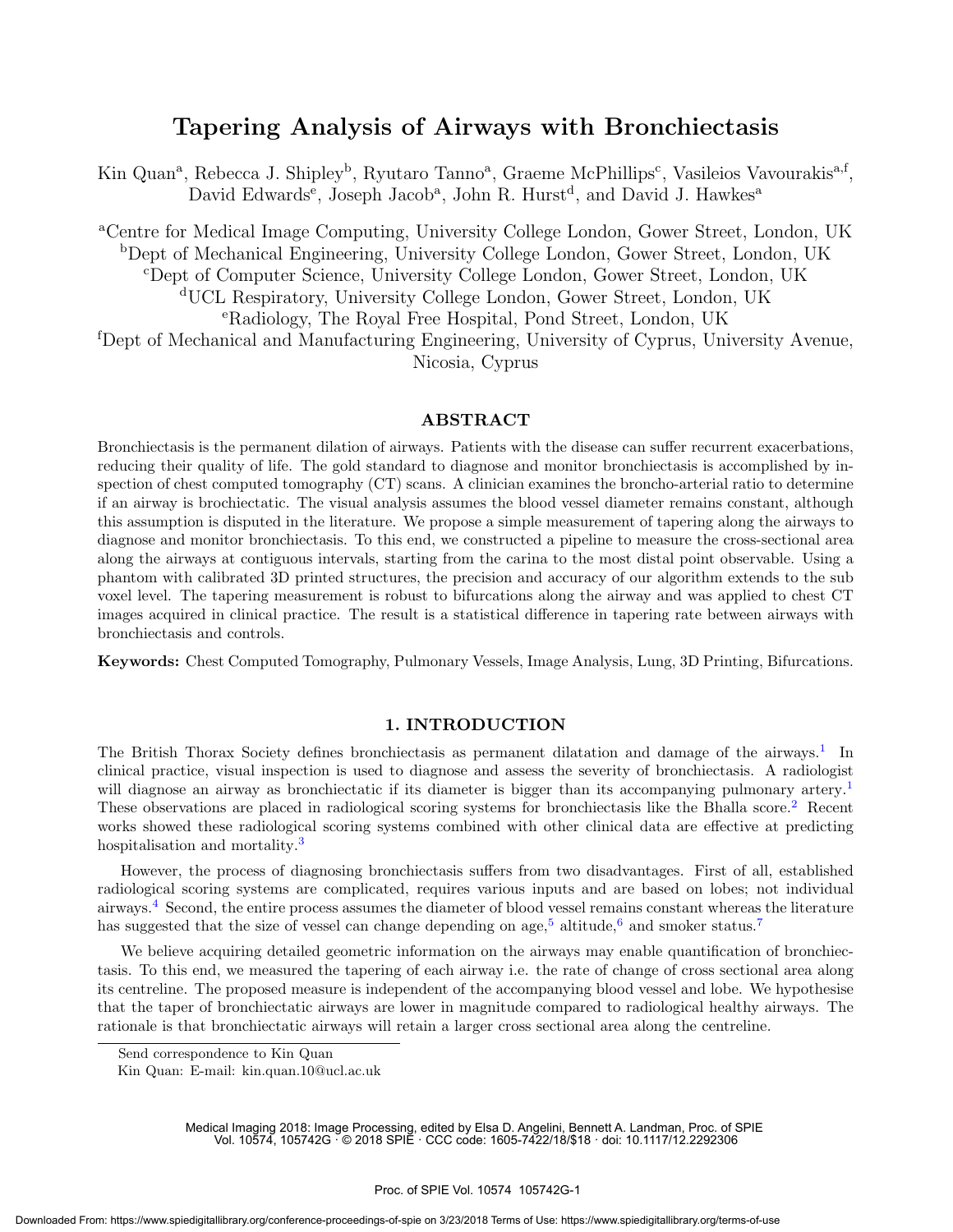

Figure 1. A summary and visualisation of the processes of the pipeline.

It has been observed that tapering are different in airways affected by bronchiectasis compared to healthy patients.<sup>8</sup> In a study by Weinheimer et al.<sup>9</sup> they proposed a graphical based tapering measurement to monitor children with bronchiectasis. However, there has been little work to quantify the differences in tapering between diseased airways and airways that are radiologically normal.

This study presents a methodology used to measure tapering of airways on clinically acquired chest CT images. The algorithm measures the arc length and cross sectional area at contiguous intervals along the airway. Its precision and accuracy were validated using a physical phantom containing calibrated 3D printed structures. Finally, comparisons were made to bronchiectatic airways defined by a radiologist (JJ).

### 2. METHODS AND MATERIALS

#### 2.1 Image Pre-processing

CT images were acquired from 9 patients after obtaining patient consent at the Royal Free Hospital, London. The voxel size varies from 0.63-0.80mm in plane and 0.80-1.5mm slice thickness. In each CT dataset, a radiologist (JJ) identified a group of bronchiectatic airways and a group of healthy airways. The proposed pipeline requires two inputs: the distal point of the airway and a complete segmentation of the airway of interest.

#### 2.1.1 Distal Point

For each airway, the radiologist manually identified the most distal point of the airway that was visible on the CT image. The protocol is as follows; when a suitable airway is chosen, the radiologist manually tracks the airway towards the most distal point that is visible in the CT image. The tracking was performed entirely on the axial slice. Once the distal point has been reached, the radiologist marked the point with a single voxel via a mouse cursor. In the case where the airways were dilated at the distal point, the radiologist marked the point where it is judged to be the end of the centreline.

#### 2.1.2 Airway Segmentation

We performed the binary airway segmentation using a third-party software developed by Rikxoort et al.<sup>10</sup> The airway segmentation is based on an adaptive region growing algorithm.

The output is a binary segmentation of the airway tree. Every binary image was visually validated by the author. Any leaks in the segmented image were removed. Furthermore, in the case where the airway segmentation had not reached the distal point, the author (KQ) interactivity extended the segmentation to the distal point.

#### 2.2 Pipeline

The pipeline consists of the following steps; generating the centreline, construction of an image plane, and elliptical fitting. The steps is summarised in Figure 1. For each airway, the aim was to generate two measurements: a series of cross-sectional areas from the carina to the most distal point visible on the image together with the arc length from the carina to the respective points.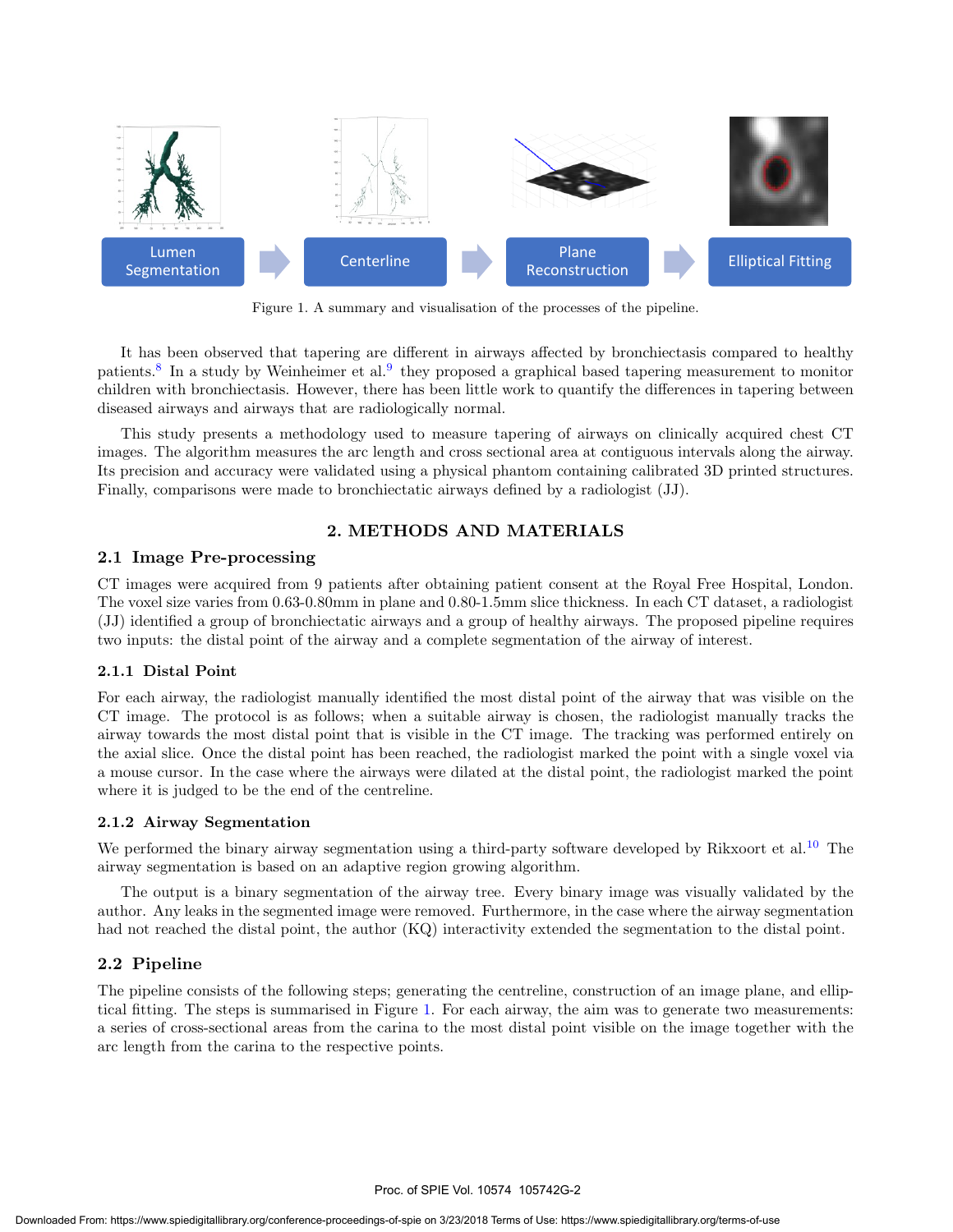#### 2.2.1 Centreline

We implemented a curve thinning method developed by Palagyi et al.<sup>11</sup> To summarise, the algorithm iteratively removes voxels on the boundary of the binary image. If the removed voxel causes a change in the topology of the image then it is placed back into the image. The method requires the endpoints of the centreline to be demarcated. These points correspond to the start of the trachea and the distal points. The start of the trachea was computed by taking the distance transform of the airway segmentation, D and applying Algorithm 1. The algorithm assumes the local maximum point of the distance transform corresponds to a centreline point in a tubular object.12, <sup>13</sup> From the generated centreline, we removed the centreline points corresponding to the trachea.

| Algorithm 1: Locating the start of centreline on the trachea      |  |  |  |  |
|-------------------------------------------------------------------|--|--|--|--|
| <b>Data:</b> $D(i)$ Distance image on the <i>i</i> th axial slice |  |  |  |  |
| <b>Result:</b> $x_s$ Start point of trachea                       |  |  |  |  |
| $i \leftarrow$ First slice at the top of the trachea.             |  |  |  |  |
| 2 while max $D(i) < \max D(i+1)$ do                               |  |  |  |  |
| <b>3</b> $i = i + 1$                                              |  |  |  |  |
| 4 end                                                             |  |  |  |  |
| 5 $x_s = \text{Argmax } D(i)$                                     |  |  |  |  |
|                                                                   |  |  |  |  |

The next step is to separate the centreline tree into individual airway centrelines and remove any false branches. To this end, a breadth first search algorithm<sup>14</sup> was performed to find the unique paths of the centreline for each airway. Starting from the carina, we iteratively find the next set of daughter branches. When a distal point was found, then the path leading to the distal point is saved. The algorithm continues until all distal points are identified. The final output is a set of 26 connected voxel paths to each corresponding distal point. By performing a breadth first search algorithm, the false branches are automatically removed.

The centreline was corrected for any discretization errors, a process known as re-centring.<sup>15</sup> In this study, a five-point smoothing approach was adopted on each point on the centreline. Next, we require a continuous model to compute the tangent along the airway. To this end, we fitted a cubic spline to every point on the centreline. This method shares similarity to the methodology proposed by Irving et al.<sup>16</sup>

#### 2.2.2 Plane Reconstruction

The aim of the plane reconstruction was to generate an image plane that is perpendicular to the tangential direction of the vessel. The image generated was used to compute the cross sectional area of the lumen. For our pipeline, two image planes are computed. One plane from the CT image and another from the airway segmentation image. Both planes are located at the same physical point.

At each 0.25 parametric interval on the spline, we compute the tangent vector. Next, we find a set of basis for the orthogonal plane by Algorithm 2. Furthermore, at each point of the parametric interval, we also compute the arc length from the start of the carina to the sampled location.

|  | Algorithm 2: Constructing the basis for the plane reconstruction, adapted from Shirley and Marschner. <sup>17</sup> |  |
|--|---------------------------------------------------------------------------------------------------------------------|--|
|  |                                                                                                                     |  |

**Data:**  $t$  Unit tangent vector of the spline

**Result:**  $v_1, v_2$  Basis of the orthogonal plane

1  $a \leftarrow$  Arbitrary vector such that a and t are not collinear

2  $v_1 = \frac{a \times t}{|a \times t|}$ 

3  $v_2 = v_1 \times t$ 

The computed basis vectors are used for generating the points on both planes. The points generated have a pixel size of 0.3mm and dimensions 40mm by 40mm. The parameters were chosen to ensure the entire lumen was in the field of view. The intensities of the two planes were computed by cubic interpolation.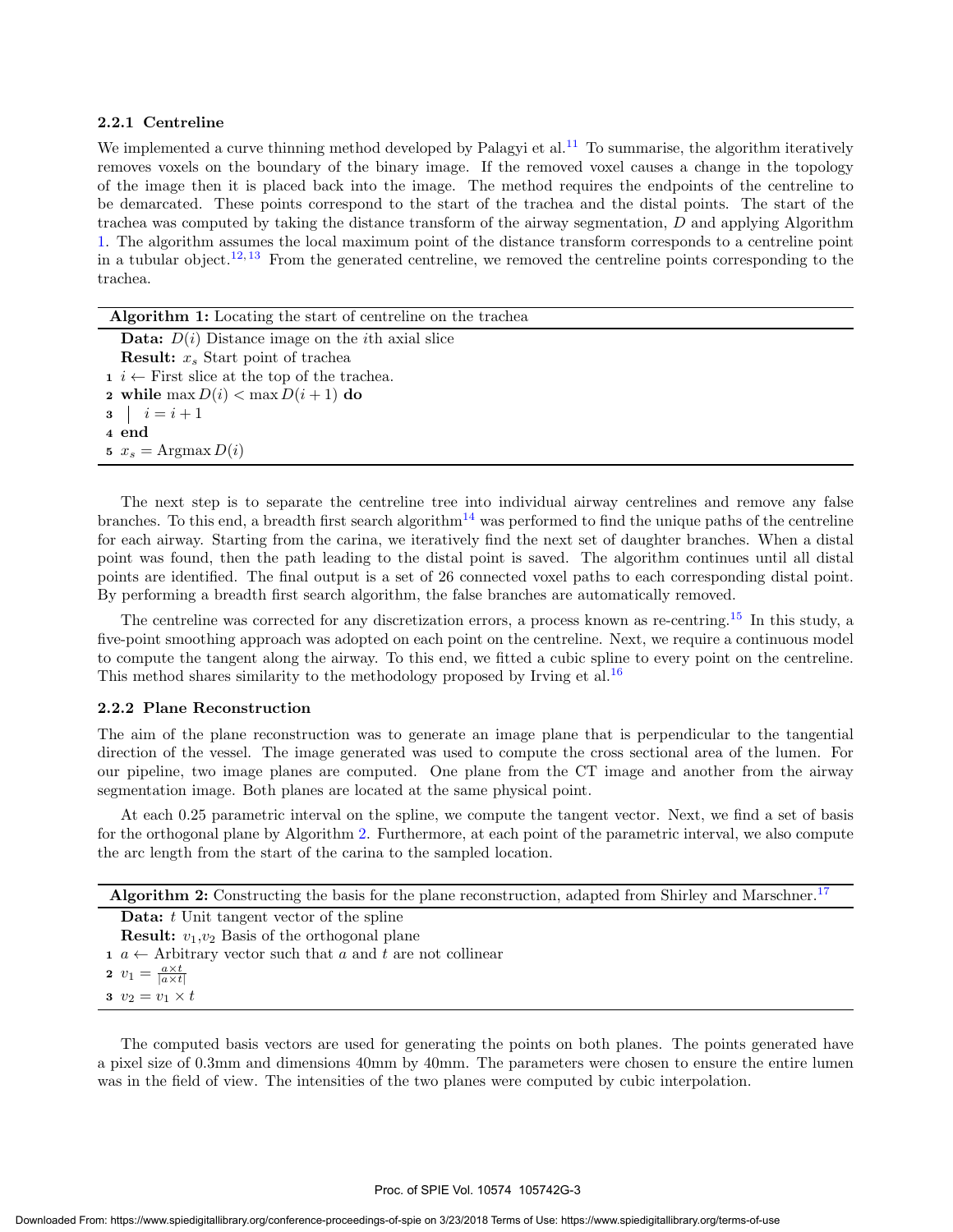#### 2.2.3 Elliptical Fitting

To compute the cross-sectional area of the airway, an ellipse was fitted to the boundary of the lumen. To this end, the lumen boundary was found through a ray casting method using the two plane images computed from the previous section. The method is known as the Edge-Cued Segmentation-Limited Forward Half Width Maximum  $(FWHM<sub>ESL</sub>)$ , developed by Kiraly et al.<sup>18</sup> In belief, 50 rays are cast out in a radial direction, from the centre of the plane. Each ray samples the intensity of the two planes at a fifth of a pixel via linear interpolation. Thus each ray produces two 1D images, first from the binary plane  $r<sub>b</sub>$ , and second from the CT plane  $r<sub>c</sub>$ . We then apply Algorithm  $3$  to find boundary point  $l$ .

Algorithm 3: Summary of the FWHM<sub>ESL</sub>, adapted from Kiraly et al.<sup>18</sup> The purpose of the algorithm is to find the point of the ray which crosses the lumen.

**Data:** The rays:  $r_b : [0, p] \to \mathbb{R}_{[0, 1]}, r_c : [0, p] \to \mathbb{R}$  where p is the length from the centre to the border of the plane.

Result: The position of the lumen edge, l.

1 s  $\leftarrow$  The first index of the ray such that  $r_b(s) < 0.5$ 

2  $I_{max} \leftarrow$  Local maximum intensity in  $r_c$  nearest to s

3  $x_{max} \leftarrow$  The index such that  $r_c(x_{max}) = I_{max}$ 

4  $I_{min} \leftarrow$  Minimum intensity in  $r_c$  from 0 to  $x_{max}$ 

5  $x_{min} \leftarrow$  The index such that  $r_c(x_{min}) = I_{min}$ 

6  $l \leftarrow$  The index such that  $r_c(l) = (I_{max} + I_{min}) \times 0.5$  and  $l \in [x_{min}, x_{max}]$ 

The output of the ray casting is a set of 2D points  $(x, y)$ , corresponding to the edge of the lumen. From these points, an ellipse is fitted based on the least square principle, developed and implemented in Matlab by Fitzgibbon et al.<sup>19</sup> The cross-sectional area was computed from the fitted ellipse.

#### 2.2.4 Tapering Measurement

We model the airway tapering as an exponential function between the cross-sectional area and centreline. Thus, a logarithmic transform,  $log(a)$ , was applied on all cross-sectional area measurements, a. We defined the tapering measure as the gradient of the linear fit between the log cross-sectional area and the arc length. An example of an airway profile is displayed in Figure 2.

#### 2.3 Bifurcation Analysis

We consider how bifurcations influence the taper measurements. On the same dataset, 19 airways were selected (11 controls, 8 diseased) from 9 patients. To identify the bifurcation points, we used the output of the reconstructed plane image. The image consisted of a series of lumen cross sections correspondingly from the start of the carina to the distal point. Examples are displayed in Figure 3. The dimension of each plane was 133 by 133 pixels.

A visual protocol was developed for identifying the bifurcation. The protocol is as follows; for each reconstructed image, we start on the plane corresponding to the start of the carina. Using the xy-plane, we scroll down and mark according to the following appearance:

- 1. We scroll until a "break" is detected in the airway caused by the bifurcation.
- 2. From the break point we scroll back to the point before the airway "enlarges".
- 3. We then mark every slice as bifurcating until the airway fully "separates".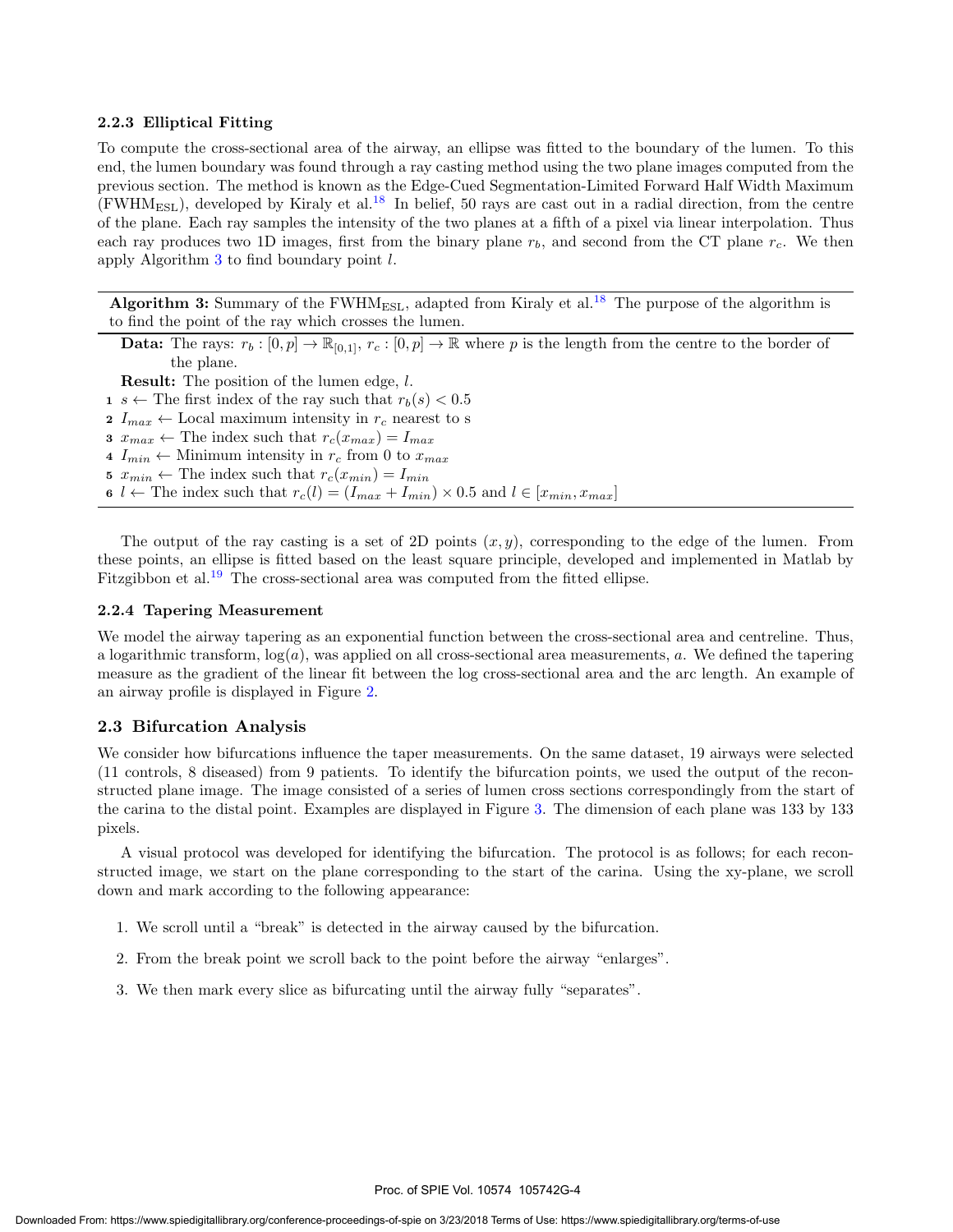



Figure 2. TOP LEFT: A profile of cross sectional area along an airway. The blue points are regions of bifurcations and red points are where the airways are tubular. TOP RIGHT: The same profile in log space with a line of best fit. The gradient of the line is our tapering measurement. BOTTOM: The reconstructed image of the profile, the blue-shaded and red-shaded regions corresponds to bifurcating and tubular airways respectively.



Figure 3. Examples of the stages in identifying a bifurcation region. We scroll along the airway cross-sections until a break is detected. We scroll back until the enlargement caused by the bifurcation is found. We scroll forward, marking every slice as a bifurcating region until the airway separates.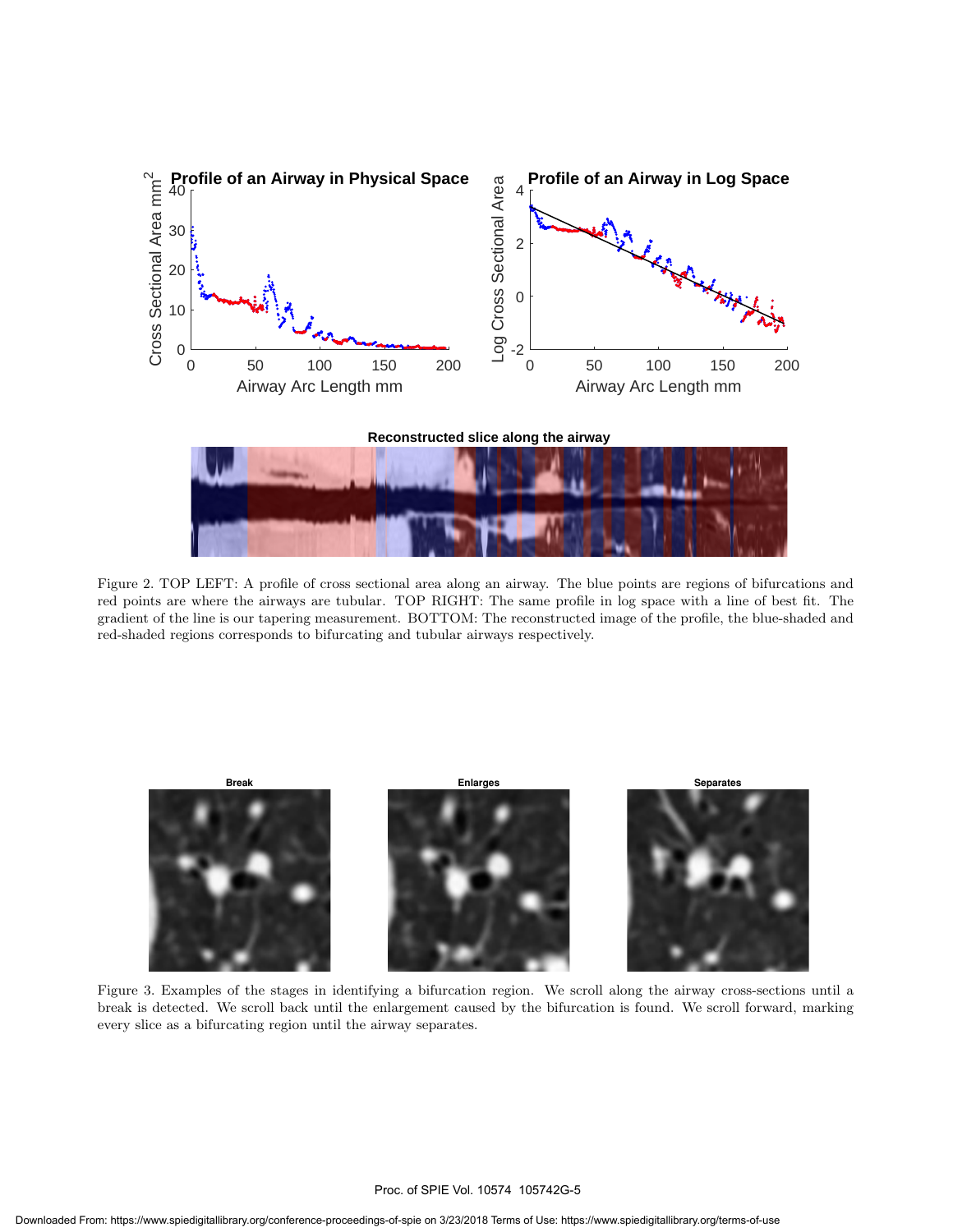| Tube Number   Diameter Gradient $t$   Start Diameter/mm   End Diameter/mm |     |      |
|---------------------------------------------------------------------------|-----|------|
| 0.051                                                                     | 2.5 |      |
| 0.083                                                                     | 2.5 | 6.7  |
| 0.109                                                                     | 2.5 | 8.0  |
| 0.132                                                                     | 2.5 | 9.1  |
| 0.168                                                                     | 2.5 | 10.4 |

Table 1. The parameters of each tube in the tapering phantom.

#### 2.4 Implementation

The majority of the pipeline was implemented using Matlab. The distance transform was performed by our in house software using the ITK library<sup>∗</sup> . Code from the Pulmonary Toolkit† was used to generate the centreline of the airways. All manual inspection and delineation of images were performed using ITK-snap‡ .

#### 2.5 Phantom Experiment

The aim of the phantom was to have a ground truth to assess the accuracy and precision of the pipeline. The design of the phantom was to encapsulate various morphologies of the airway lumen. To this end, the airway lumen structures were built using 3D printing.

#### 2.5.1 Phantom Design

The body of the phantom was a cylindrical Perspex case, 240mm in diameter. A set of 3D printed structures was attached on the flat side of the cylinder. The remaining space was filled with rice to approximately mimic the attenuation properties of lung parenchyma. A similar material was used by Robinson et al.<sup>20</sup> for the same effect.

We designed the 3D printed structures to simulate various morphologies based on the appearance of airways in CT. Three parameters were used; diameter, radius of curvature and tapering. Each structure consists of 5 tubes attached to a circular base, with wall thickness 1.7mm and length 50mm. The designs are displayed in Figure 4. All structures were made using an EnvisionTEC ULTRA 3SP printer with the ABS 3SP Tough resin. The voxel resolution ranges from 0.05mm to 0.1mm. The resolution was set to the lowest possible setting. The supporting structure was set at the base of the tubes.

The diameter lumen consist of tubes of diameters: 1.1mm, 2.5mm, 3.9mm, 5.3mm, and 6.7mm. The curvature lumen consists of 2.5mm diameter tubes with its centreline radius of curvature of 30mm, 25mm, 20mm, 15mm, and 10mm. For the tapering structures, we used the linear change in diameter along the tube. All tapering tubes started at 2.5mm at the tip and diameter d along the tube was calculated as:

$$
d = 2.5 + zt,\tag{1}
$$

with centreline arc length  $z$  and diameter gradient  $t$ . The diameter gradient varies with each tube, as shown on Table 1. The parameters were chosen from visual inspection of the CT image by the author (KQ) and cadaver experiments from the literature. $21$ 

#### 2.5.2 Image Acquisition and Post Processing

The phantom was imaged in a Toshiba Aqulilion ONE CT scanner at the Royal Free Hospital. The image voxel size were 0.625mm by 0.625mm by 1mm and reconstructed using the Lung kernel. To test the pipeline, every tube was segmented using  $\text{SegEM}^{\S}$  with manual corrections. The endpoints were semi-manually demarcated using the centre of  $mass<sup>22</sup>$  of each segmented tube.

<sup>∗</sup> http://itk.org, last accessed on December 4, 2017

<sup>†</sup> http://github.com/tomdoel/pulmonarytoolkit, last accessed on December 4, 2017

<sup>‡</sup> http://www.itksnap.org/, last accessed on December 4, 2017

 $%$ http:// $cm$ ictig.cs.ucl.ac.uk/wiki/index.php/Seg\_EM, last accessed on December 4, 2017.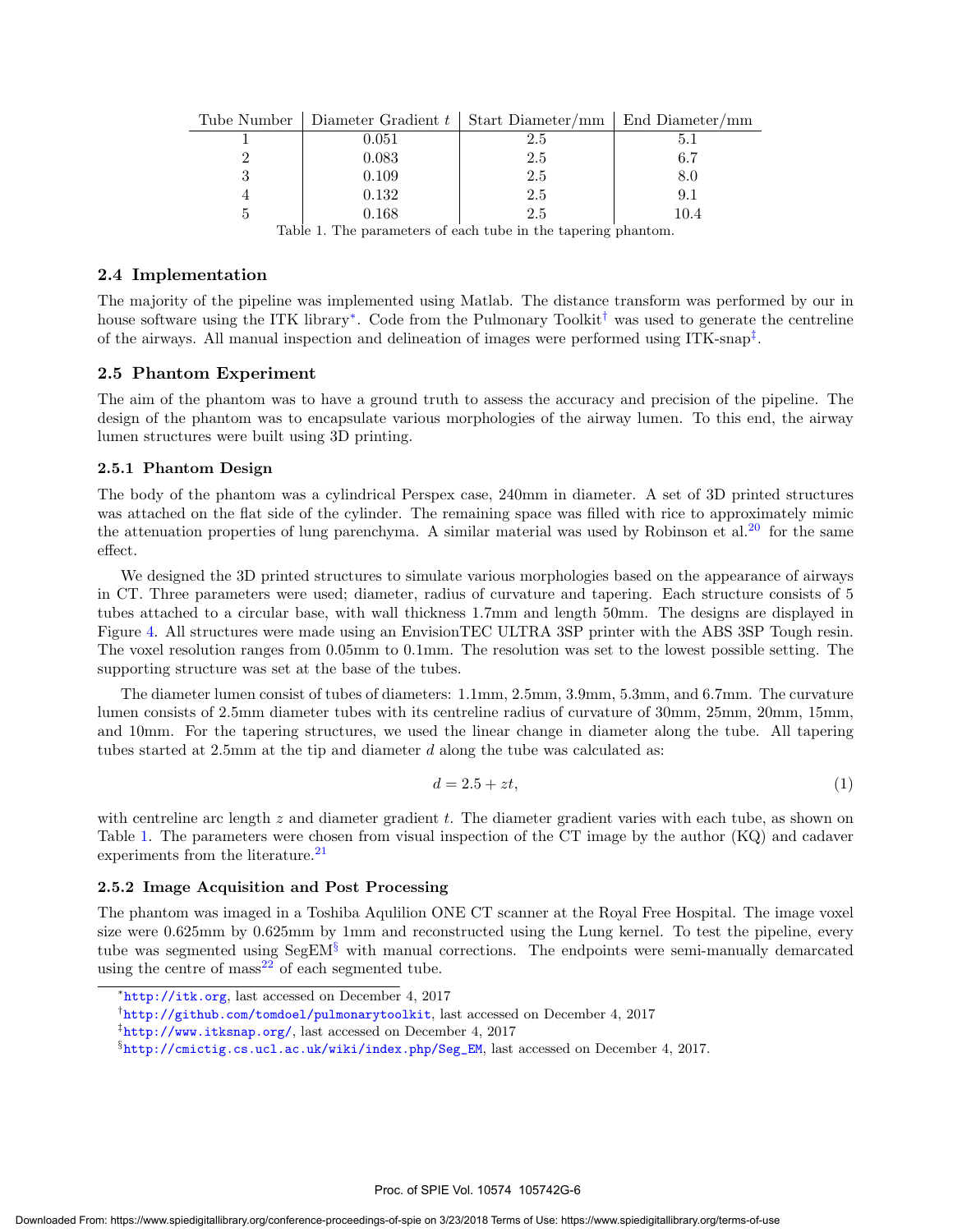

Figure 4. FAR LEFT: Different tapering lumen. CENTRE LEFT: Different lumen diameter. CENTRE RIGHT: Different lumen centreline curvatures. FAR RIGHT: Physical phantom.

#### 2.5.3 3D Printer Analysis

The scale of the CT image is sub-millimetre, thus, we verified the precision and accuracy of the 3D printer. To this end, two 2.5mm diameter lumen was manufactured - one 3D printed and another from a lathe. The milled lumen had a tolerance of 0.05mm.

Both lumens were micro CT scanned consecutively. The scanner was a Skyscan 1172 with a voxel size of 11.0µm isotropically. The large image size made it difficult to perform any post-processing. Thus we downsampled the images to  $22\mu$ m isotropically with Sinc interpolation.

To avoid computing the centreline, the lumen needed to be perpendicular to the in-plane slice. To this end, the lumen was initially semi-manually segmented with SegEM. The misaligned angles was computed through the centre of mass of the segmented lumen. The image was then rotated with the misaligned angles with Sinc interpolation. Finally, the lumen in the realigned image was semi-manually segmented using SegEM.

#### 3. RESULTS

#### 3.1 Phantom

#### 3.1.1 Micro CT

The micro CT scanned images of the milled and 3D printed lumens are displayed in Figure 5. The 3D printed lumen contained abnormalities in the structure. Errors include holes and jagged surface indicated by the yellow and red arrows respectively.

Diameter measurements were taken 449 times in each slice from the tip to the base of the lumen. Figure 5, shows a systematic underestimation of the 3D printed lumen compared to the milled counterpart. The outliers were located near the ends of the lumen. The outliers were removed by only considering two-thirds of the lumen starting at the midpoint and expanding in both directions. We define mean difference between the inner lumen of the milled and 3D printed diameters as the offset error, and was calculated as 0.38mm.

#### 3.1.2 Clinical CT

We present the diameter measurements from each of the 3D printed structures. However, we first corrected the offset error found in Section 3.1.1. To this end, we added 0.38mm to every diameter measurement from the clinical CT phantom.

For the differing diameter lumen, Figure 6 shows the accuracy was at sub voxel level for diameters above and equal to 2.5mm. In the 1.1mm lumen, there is a significant overestimation by approximately 0.8mm. In terms of precision, the error range for each lumen was within 0.3mm and therefore at sub voxel level. When the measured diameters were plotted against the ground truth without calibration, there is an offset of -0.44mm in the line of best fit.

For the differing curvature lumen, Figure 6 shows the pipeline is accurate to sub voxel level. The mean error difference was within 0.2mm and the interquartile range was within 0.2mm for all curvatures. Thus the pipeline is precise to the sub voxel level and the precision is independent of the orientation of the lumen.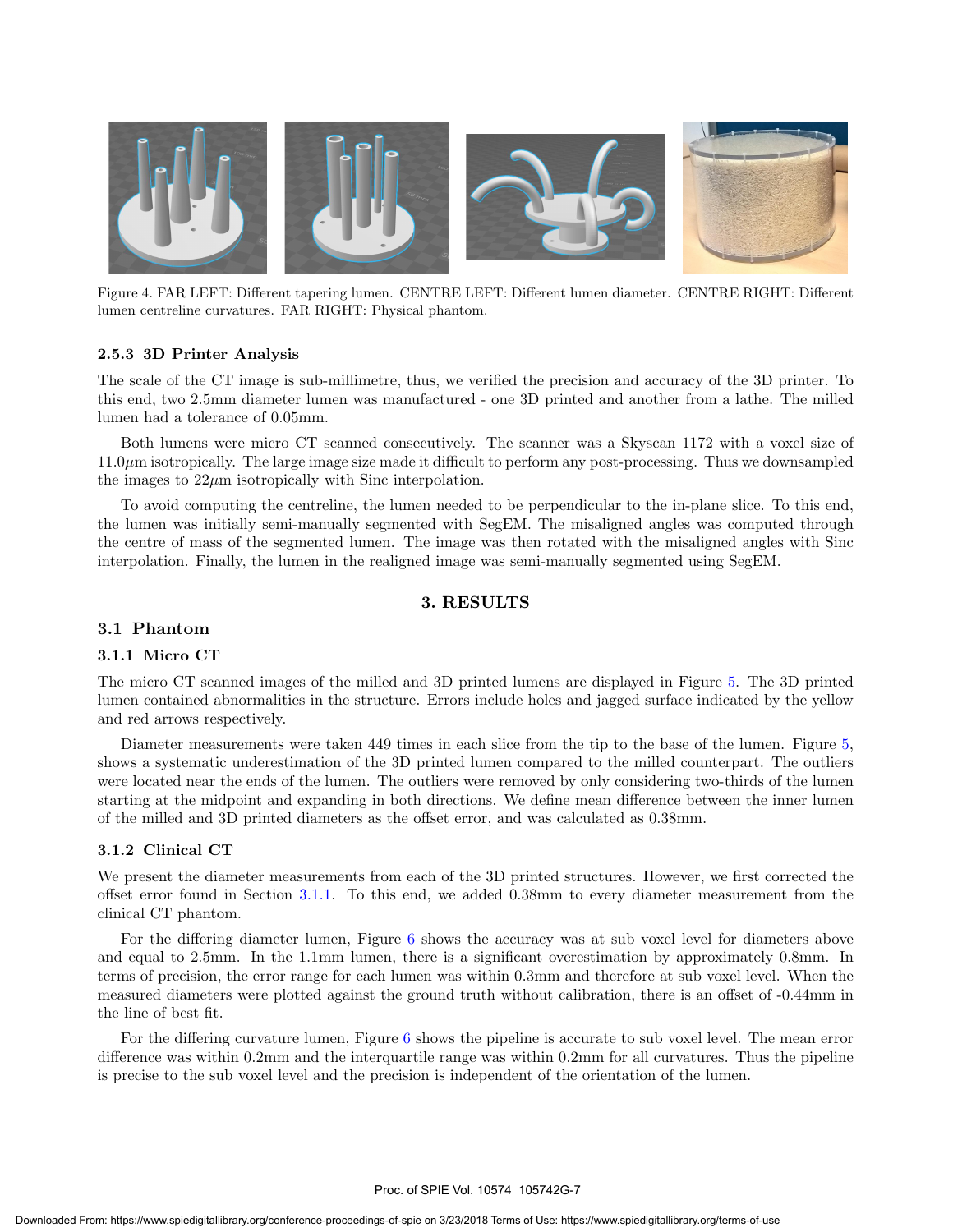

Figure 5. TOP LEFT: Slice of the 2.5mm diameter lumen made from a lathe. BOTTOM LEFT: Slice of the 2.5mm diameter lumen made using the 3D printer. The yellow arrow shows a hole within the resin. The red arrow shows the jagged surface. RIGHT: A box plot comparison of diameters between the milled and 3D printed lumens.

For the differing taper lumen, we computed the diameter gradient from the image. The diameter measurements were plotted against the centreline length of the tube, starting from the base. Next, the diameter gradient was taken as the gradient of the linear regression of the plotted data. Figure 6, shows good correspondence between the measured and ground truth diameter gradient. The correlation coefficient was  $r > 0.99$ .

#### 3.2 Clinical Images

#### 3.2.1 Tapering measurement

Figure 2, demonstrates the good linear fit between the arc length and the log cross sectional area. The tapering measurement shows a statistical difference between radiological normal and diseased airways, described in Figure 7. On a Wilcoxon Rank Sum Test between the populations,  $p = 7.1 \times 10^{-7}$ .

#### 3.2.2 Bifurcations

Figure 7, shows a good correspondence in taper values with and without bifurcations, with correlation coefficient of  $r = 0.99$ . We analyse the uncertainty of tapering measurement by computing the standard error of estimate<sup>23</sup> on each linear regression between log cross sectional area and arc length. From Figure 7 there is a decrease in the error estimate when bifurcations were removed. A statistical difference was found between the error estimate with and without bifurcations. On a Wilcoxon Rank Sum Test between the populations,  $p = 3.4 \times 10^{-4}$ .

#### 4. DISCUSSION AND CONCLUSIONS

The contribution of this paper was a pipeline to measure the airway taper rate. The tapering measurement is the gradient of the linear regression between the log cross-sectional area and arc length. This is equivalent to an exponential decay constant. Furthermore, using the taper measurement on clinical chest CT, we quantified different taper rates between bronchiectatic and radiologically normal airways.

The paper presents a set of experiments to quantify the accuracy and precision of the pipeline. To this end, we developed a phantom with calibrated 3D printed structures. Using the phantom we showed the pipeline can measure diameters accurate to 0.3mm – independent of orientation. As expected, the accuracy was reduced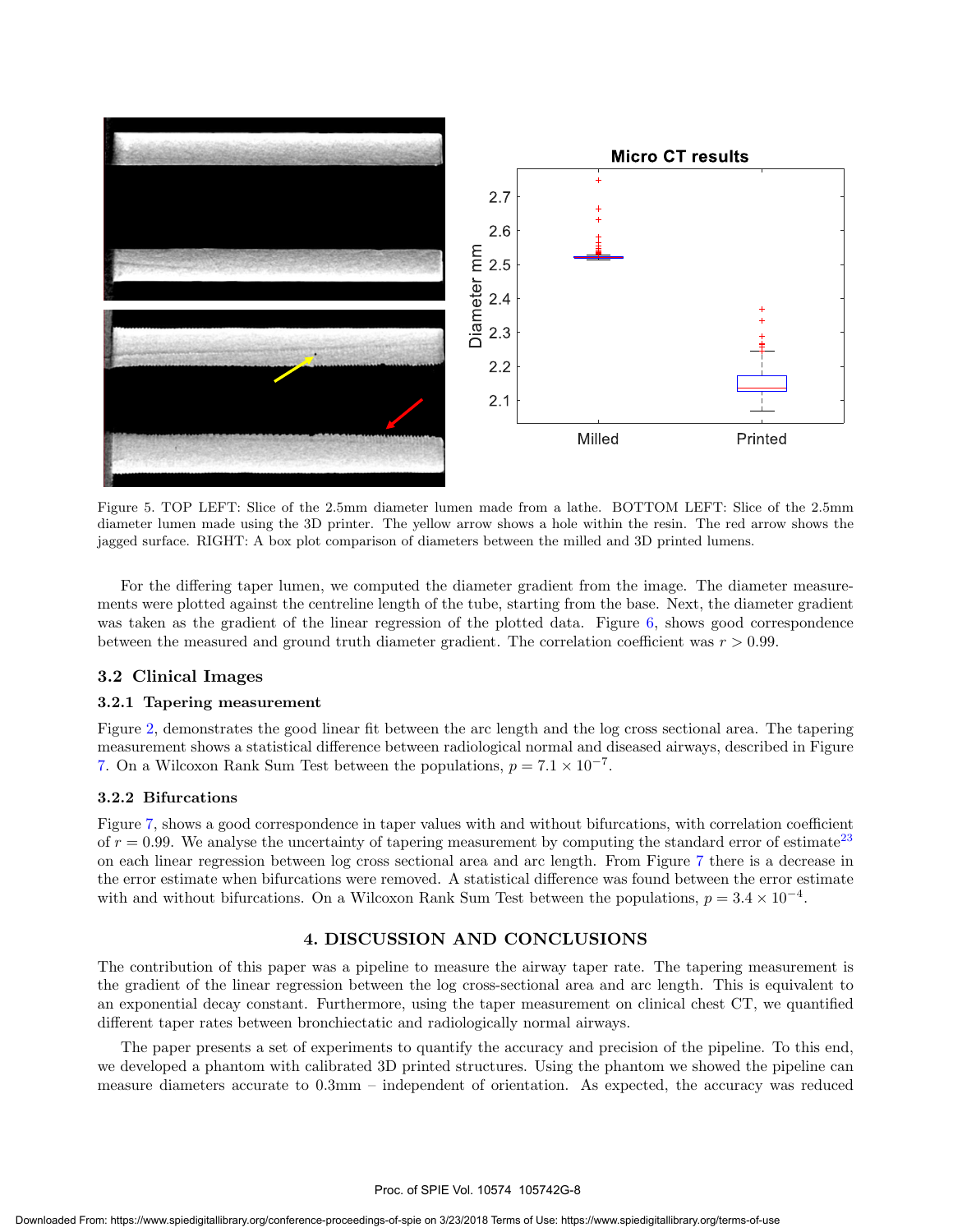

Figure 6. TOP LEFT: The diameter error difference when measuring the five tubes of varying diameters. TOP RIGHT: The diameter error difference when measuring the five tubes of varying curvatures. All tubes have a diameter of 2.5mm. BOTTOM LEFT: Relationship between the computed diameter gradient and its corresponding ground truth on the tapering lumen with the identity line. BOTTOM RIGHT: A slice of the tapering lumen, with the segmentation indicated in red.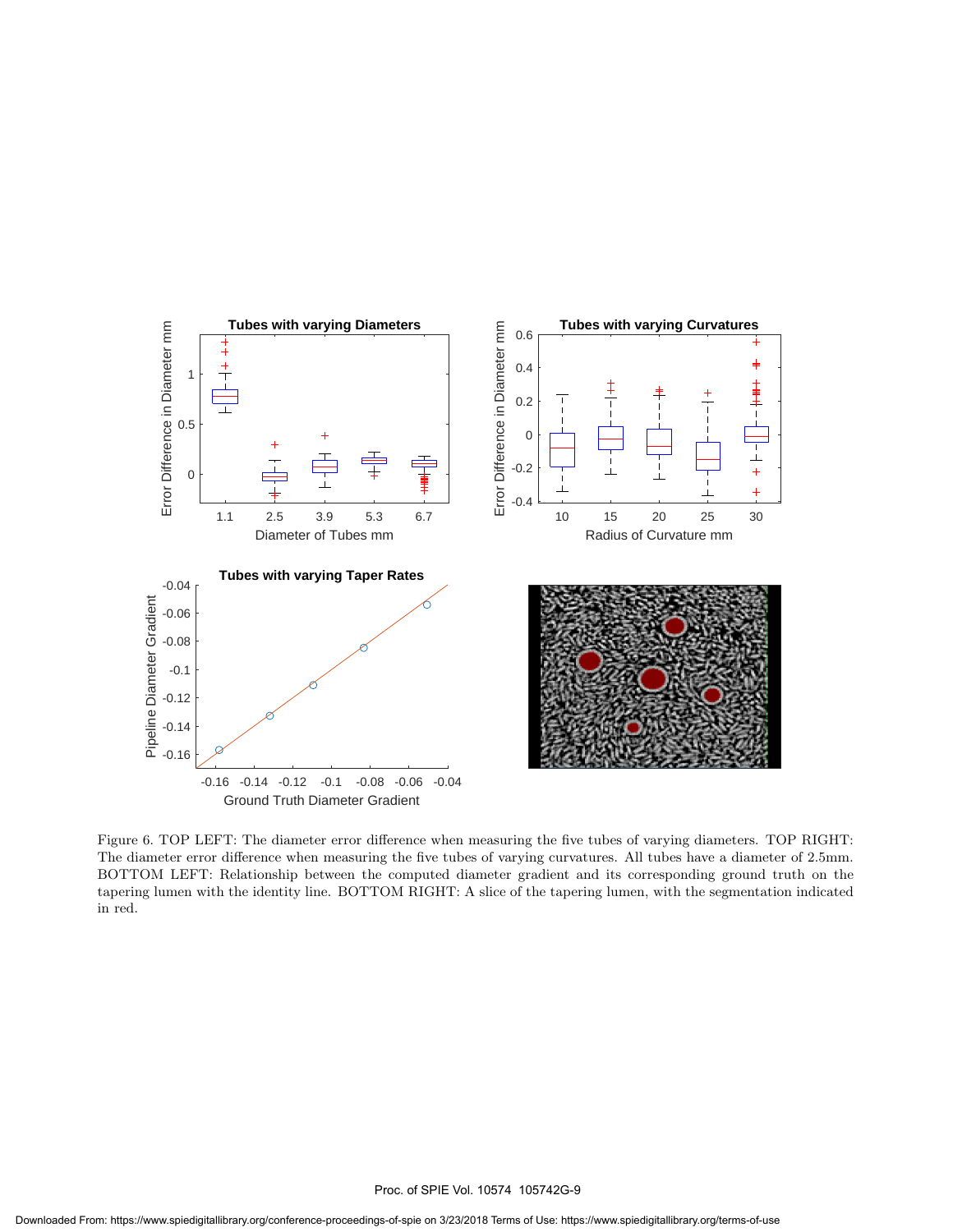

Figure 7. TOP LEFT: Bland-Altman graph<sup>24</sup> showing the relationship of the taper rates  $(n = 19)$  with and without bifurcations. The black line indicates the mean m. The blue lines indicates  $m \pm 1.96SD$ , where SD is the standard deviation. BOTTOM LEFT: Comparison of the standard error from linear regression between airways with and without bifurcations. On a Wilcoxon Rank Sum Test between the populations,  $p = 3.4 \times 10^{-4}$ . RIGHT: The collection of the log gradient for both the healthy  $(n = 35)$  and diseased  $(n = 39)$  airways. On a Wilcoxon Rank Sum Test between the populations,  $p = 7.1 \times 10^{-7}$ .

when the size of the lumen was near the voxel size of the image. From Figure 6, the pipeline can measure a range of linear changes in diameter along the centreline of the vessel. We demonstrated the taper measurement was robust against bifurcations. Figure 7, showed the largest tapering difference caused by bifurcation was 0.0036 – a small fraction in the range of possible taper values.

In this paper, we showed that the tapering measurement gives promising clinical results. When the pipeline was applied to a group of bronchiectatic and healthy airways, the tapering rate of diseased airways was statistically different to controls. The diseased airways demonstrated a reduction in taper rate thereby indicating that our measurement can infer that parts of the airway are dilated.

The main disadvantage of the pipeline was the long processing time. Each airway requires a distal point, complete segmentation and thousands of points to be interpolated. The entire process can take hours to compute. The most exhaustive process was manually extending the airway segmentation to the most distal point. This was necessary as the airway segmentation was unable to automatically segment the required region.

In conclusion, the proposed tapering measurement shows promising results towards distinguishing between bronchiectatic and healthy airways. In future work, we will further analyse the precision and stability of the pipeline; investigating the influence of noise and reconstruction algorithms. Finally, we will investigate the utility of our tapering measurements in terms of monitoring the changes of airways as the disease progress.

#### 5. ACKNOWLEDGEMENTS

This work is supported by the EPSRC-funded UCL Centre for Doctoral Training in Medical Imaging (EP/ L016478/1) and the Department of Healths NIHR-funded Biomedical Research Centre at University College London Hospitals.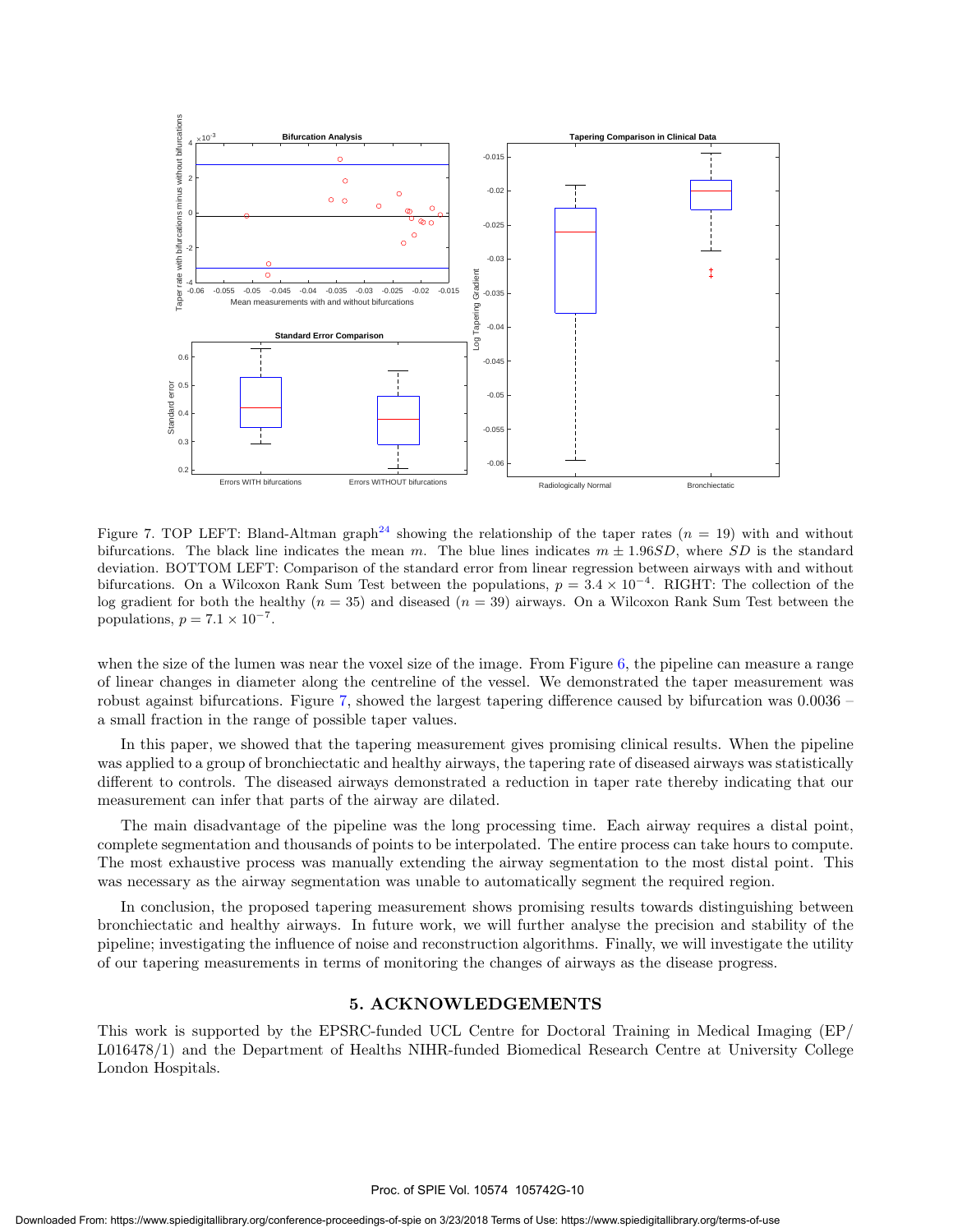KQ would like to thank Sara Reis and Bjoern Eiben for their helpful discussions for writing this paper. In addition, KQ would like to thank Felix J S Bragman and Tom Doel for helpful discussions in implementing the pipeline.

#### REFERENCES

- [1] Pasteur, M. C., Bilton, D., and Hill, A. T., "British Thoracic Society guideline for non-CF Bronchiectasis," Thorax 65, i1–i58  $(2010)$ .
- [2] Bhalla, M., Turcios, N., Aponte, V., Jenkins, M., Leitman, B. S., McCauley, D. I., and Naidich, D. P., "Cystic fibrosis: scoring system with thin-section CT.," Radiology 179(3), 783–788 (1991).
- [3] Chalmers, J. D., Goeminne, P., Aliberti, S., McDonnell, M. J., Lonni, S., Davidson, J., Poppelwell, L., Salih, W., Pesci, A., Dupont, L. J., Fardon, T. C., De Soyza, A., and Hill, A. T., "The bronchiectasis severity index an international derivation and validation study," American Journal of Respiratory and Critical Care *Medicine* **189**(5), 576–585 (2014).
- [4] de Jong, P. A. and Tiddens, H. A. W. M., "Cystic fibrosis specific computed tomography scoring," Proceedings of the American Thoracic Society 4(4), 338–342 (2007).
- [5] Matsuoka, S., Uchiyama, K., Shima, H., Ueno, N., Oish, S., and Nojiri, Y., "Bronchoarterial ratio and bronchial wall thickness on high-resolution CT in asymptomatic subjects: Correlation with age and smoking," American Journal of Roentgenology  $180(2)$ , 513–518 (2003).
- [6] Kim, J. S., Muller, N. L., Park, C. S., Lynch, D. A., Newman, L. S., Grenier, P., and Herold, C. J., "Bronchoarterial ratio on thin section CT: comparison between high altitude and sea level.," Journal of Computer Assisted Tomography 21(2), 306–311 (1997).
- [7] Diaz, A. A., Young, T. P., Maselli, D. J., Martinez, C. H., Gill, R., Nardelli, P., Wang, W., Kinney, G. L., Hokanson, J. E., Washko, G. R., and San Jose Estepar, R., "Quantitative CT measures of bronchiectasis in smokers," *Chest* **151**(6), 1255–1262 (2017).
- [8] Odry, B. L., Kiraly, A. P., Novak, C. L., Naidich, D. P., and Lerallut, J.-F., "An evaluation of automated broncho-arterial ratios for reliable assessment of bronchiectasis," in [Proceedings of SPIE], (2008).
- [9] Weinheimer, O., Wielp, M. O., Kauczor, H.-U., Brochhausen, C., Hollemann, D., Savage, D., and Craig, J., "Fully automated lobe-based airway taper index calculation in a low dose MDCT CF study over 4 time-points," in [*Proceedings of SPIE*], (2017).
- [10] van Rikxoort, E. M., Wouter, B., and Van Ginneken, B., "Automatic segmentation of the airway tree from thoracic CT scans using a multi-threshold approach," in [The First International Workshop on Pulmonary  $Image Analysis$ , (2009).
- [11] Pal´agyi, K., Tschirren, J., Hoffman, E. A., and Sonka, M., "Quantitative analysis of pulmonary airway tree structures," Computers in Biology and Medicine  $36(9)$ , 974–996 (2006).
- [12] Siddiqi, K. and Pizer, S., *[Medial representations: mathematics, algorithms and applications*], Springer (2008).
- [13] Aylward, S. and Bullitt, E., "Initialization, noise, singularities, and scale in height ridge traversal for tubular object centerline extraction," IEEE Transactions on Medical Imaging 21(2), 61–75 (2002).
- [14] Cormen, T. H., Leiserson, C. E., Rivest, R. L., and Stein, C., [Introduction to algorithms], MIT Press (2009).
- [15] Grélard, F., Baldacci, F., Vialard, A., and Domenger, J. P., "New methods for the geometrical analysis of tubular organs," *Medical Image Analysis*  $42$ ,  $89-101$  (2017).
- [16] Irving, B. J., Goussard, P., Andronikou, S., Gie, R., Douglas, T. S., Todd-Pokropek, A., and Taylor, P., "Computer assisted detection of abnormal airway variation in CT scans related to paediatric tuberculosis," Medical Image Analysis 18(7), 963–976 (2014).
- [17] Shirley, P. and Marschner, S., [Fundamentals of computer graphics ], A K Peters (2009).
- [18] Kiraly, A. P., Reinhardt, J. M., Hoffman, E. a., McLennan, G., and Higgins, W. E., "Virtual bronchoscopy for quantitative airway analysis," in [*Proceedings of SPIE*], (2005).
- [19] Fitzgibbon, A. W., Pilu, M., and Fisher, R. B., "Direct least squres fitting of ellipses," in [Proceedings of 13th International Conference on Pattern Recognition], (1996).